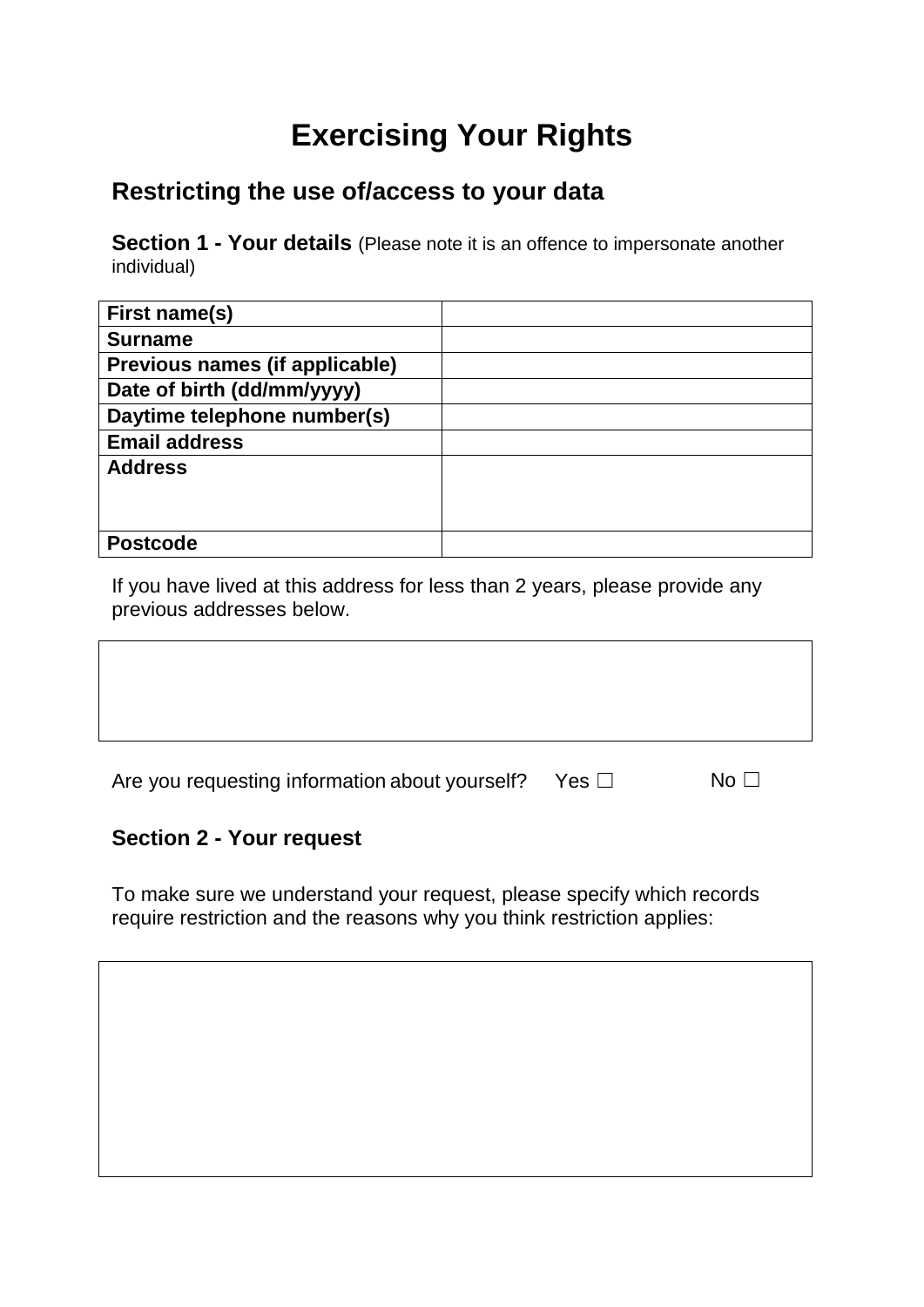#### **Section 3 - What we need from you**

For all requests, we will need documentary proof that you are who you say you are (this is for security reasons to ensure we are dealing with you and that none of your personal information is accessed or interfered with by anyone else falsely claiming to be you)

Please make sure you provide at least two forms of identification. We can accept a copy of a passport, driving license, utility bill, council tax bill or bank statement showing your full name and current postal address.

On receipt of your request, we will send you a written acknowledgment. In some circumstances we may also ask for additional information if necessary.

If your request is for your child under the age of 13, we will require proof of parental responsibility. If your child is over the age of 13 then we require explicit signed consent allowing you access to their information.

#### **Section 4 - How to evidence parental responsibility**

The following would be accepted as proof of parental responsibility;

- birth certificate
- court order
- adoption record
- Special Guardianship Order (SGO)

#### **Section 5 - How to provide evidence**

You can send scanned copies of your ID/consent/parental responsibility to our email address

**[headteacher@bankslane-inf.stockport.sch.uk](mailto:headteacher@bankslane-inf.stockport.sch.uk)** or post to:

**Mrs E Newson Banks Lane Infant & Nursery School Hempshaw Lane Offerton Stockport SK1 4PR**

#### **Section 6 - Declaration of the Data Subject**

I confirm that I am the data subject named and I am requesting information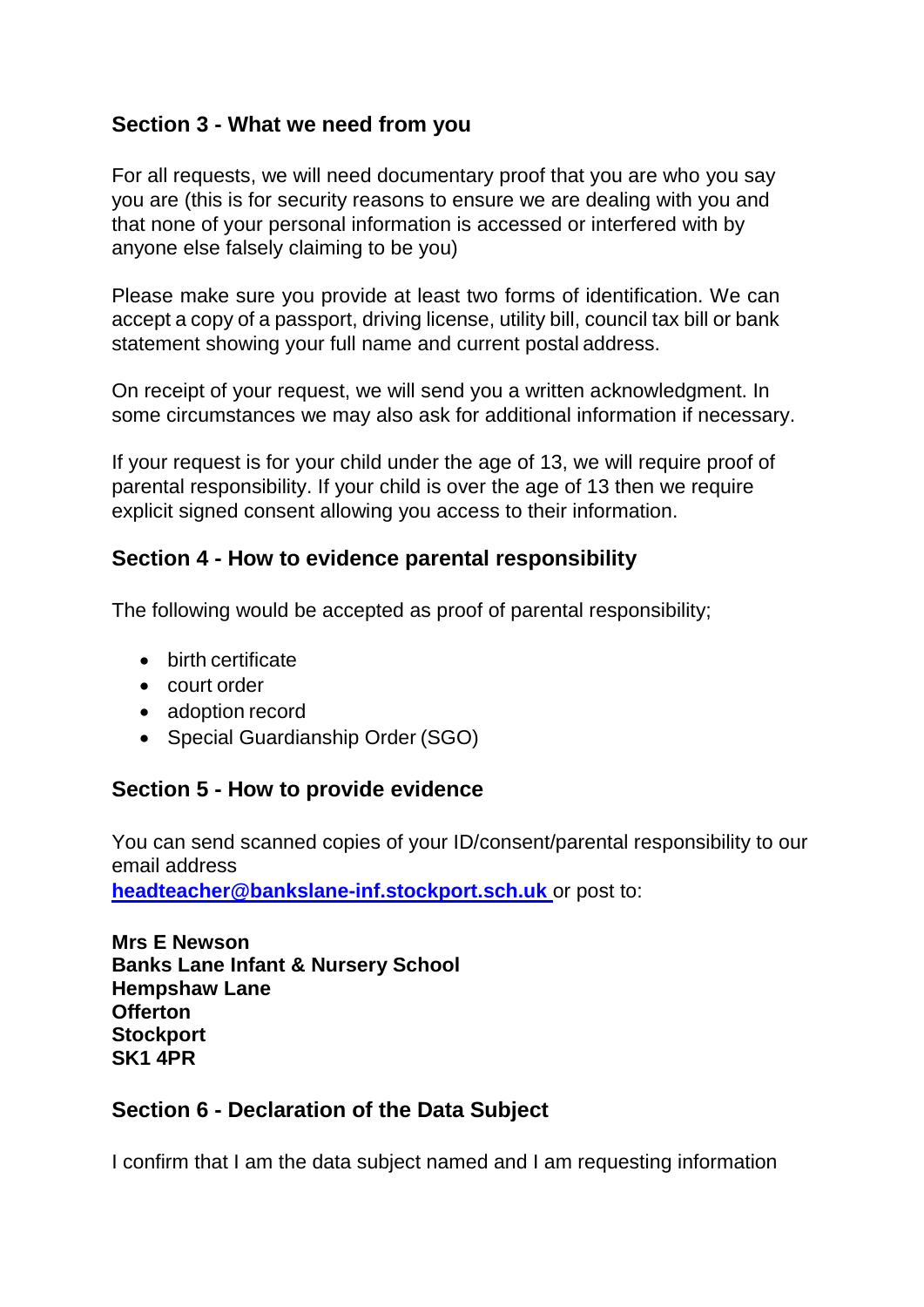relating to my own personal data. I understand that the information I have supplied will be used to confirm my identity and help locate the information I have requested.

Sign: **Date:** Date:

#### **Section 7 - Declaration of the Data Subject for agent to act on their behalf (if applicable)**

I confirm that I am the data subject. I give permission for the person or organisation named below to act on my behalf in relation to my request. I have enclosed the evidence of my identity and confirm that I want my personal data to be sent to my representative at the address below. I understand that the information I have supplied will be used to confirm my identity and help locate the information I have requested.

Sign: Date:

| Name of agent                       |  |
|-------------------------------------|--|
| <b>Relationship to Data Subject</b> |  |
| <b>Address</b>                      |  |
|                                     |  |
|                                     |  |
| <b>Postcode</b>                     |  |
| <b>Email address</b>                |  |

#### **Section 8 - Our response**

We aim to respond to your request without undue delay and no later than one calendar month counted from the first working day after we are in receipt of your request, and:

- proof of your identity, and
- any further information (where we have requested this from you) we need to process your request and/or locate and retrieve your personal information.

Where it is not possible to respond sooner and the last day before expiry of one calendar month falls over a weekend or on a bank holiday, the latest due date will be treated as the first working day after the weekend or bank holiday.

We will always try to reply to you as quickly as we can. If your request is complex, we may need to extend the length of time required to respond. If this applies, we will let you know before you expect to hear back from us. The law says we can extend the length of time to respond by a maximum of